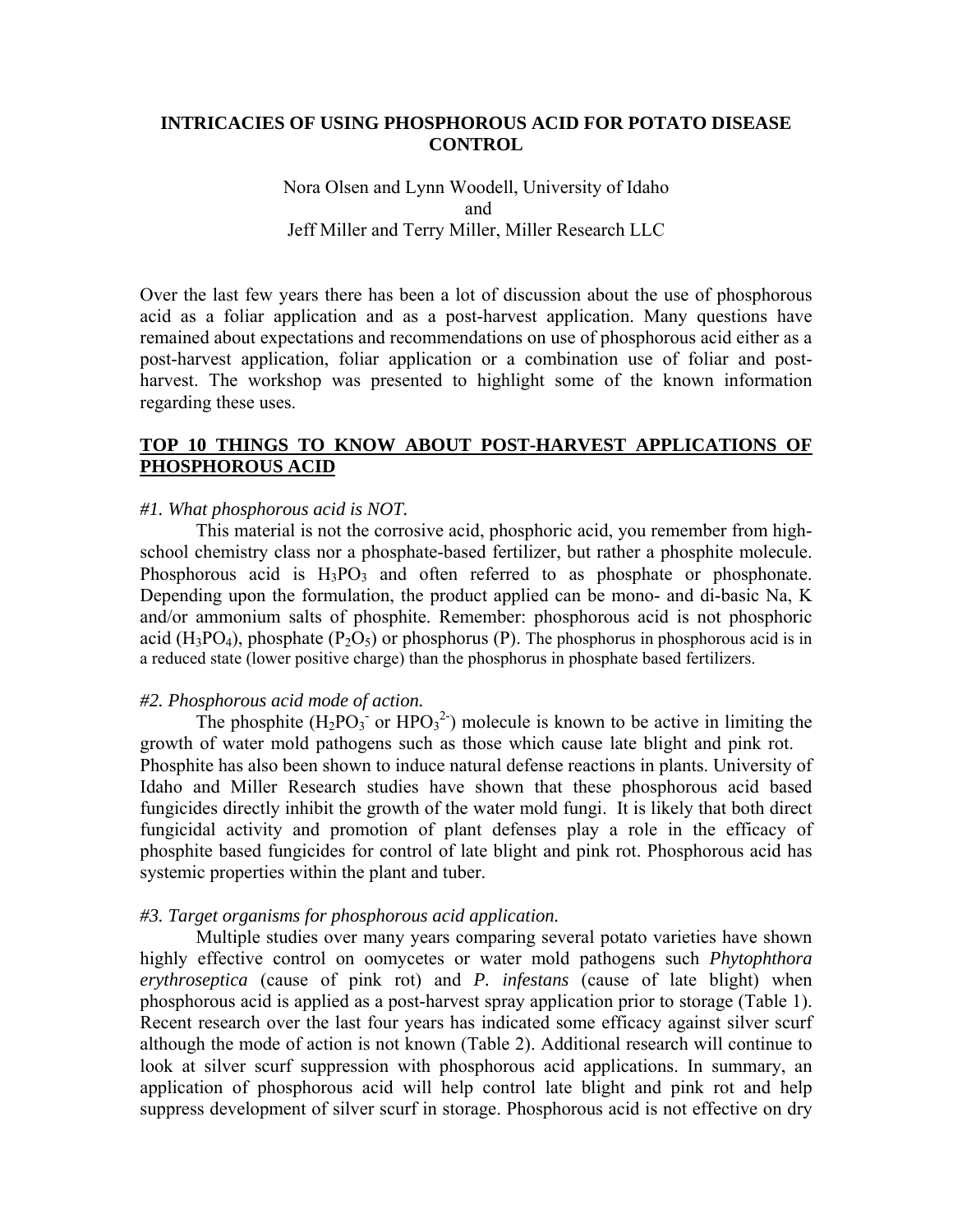rot. Research is in progress on Pythium leak but previous observations have indicated limited control with phosphorous acid applications.

Table 1. Effect of post harvest applications of phosphorous acid and hydrogen peroxide/peroxyacetic acid (HPPA) on percent potato tuber rot after 77 days in storage  $(48^{\circ}F)$  in a 1-ton bin.<sup>1</sup>

| Treatment         | Rate/ton tubers             | Late blight $(\%)$ | Pink rot $(\% )$ |
|-------------------|-----------------------------|--------------------|------------------|
| Untreated control |                             | 90a                | 61 a             |
| <b>HPPA</b>       | $1:25$ dilution             | 84 a               | 73a              |
| Phosphorous acid  | 1.6 fl oz $(1:40$ dilution) | 26 <sub>b</sub>    | 32 <sub>b</sub>  |
| Phosphorous acid  | 3.2 fl oz $(1:20$ dilution) | $14$ bc            | 10 <sub>b</sub>  |
| Phosphorous acid  | 12.8 fl oz $(1:5$ dilution) | 0c                 | 0c               |

<sup>1</sup> Tubers with typical disease symptoms or showing symptoms of secondary soft rot were counted as rotted tubers. Values in the same column followed by the same letters are not significantly different at  $p=0.05$ .

Table 2. Efficacy of post-harvest fungicide on the incidence of silver scurf on potato cv. Russet Norkotah following 6 months in storage at Kimberly, Idaho. Values in the same column followed by the same letter are not significantly different at  $p=0.05$ .

| <b>Treatment</b>                                   | Incidence $(\% )$ |        |        |  |  |  |  |
|----------------------------------------------------|-------------------|--------|--------|--|--|--|--|
|                                                    | Year 1            | Year 2 | Year 3 |  |  |  |  |
| Untreated Control                                  | 18 <sub>b</sub>   | 69 a   | 15 a   |  |  |  |  |
| Phosphorous acid $(12.8 \text{ fl oz}/\text{ton})$ | 0c                | 37 h   | 5 a    |  |  |  |  |
| TBZ (Mertect; $0.42$ fl oz/ton)                    | 38a               | 47 h   | NА     |  |  |  |  |

#### *#4. Protect healthy tubers not cure diseased ones.*

Tubers that have symptoms of late blight and pink rot coming out of the field can contaminate healthy tubers during the harvest and handling operation. This post-harvest application of phosphorous acid works to help keep the healthy tubers from being becoming infected. Use good storage management practices to dry up already diseased potatoes and to decrease chances of spread in storage.

#### *#5. Recommend the 12.8 fl. oz per ton rate.*

Repeated small scale studies have shown lower rates (as low as 3.2 fl oz/ton) of phosphorous acid can be effective against pink rot and late blight. When trials are scaled up to mimic a pile of potatoes, the labeled rate of 12.8 fl. oz/ton consistently shows greater control than when lower rates are used (Table 1).

#### *#6. Limited concern of phytotoxicity.*

A few years ago there was concern of phytotoxicity on a fresh market thinskinned potato with a post-harvest application of phosphorous acid. This prompted additional research to evaluate applications to red potatoes at 1 and 2 times the allowable rate. The research was also performed at North Dakota State University. No issue of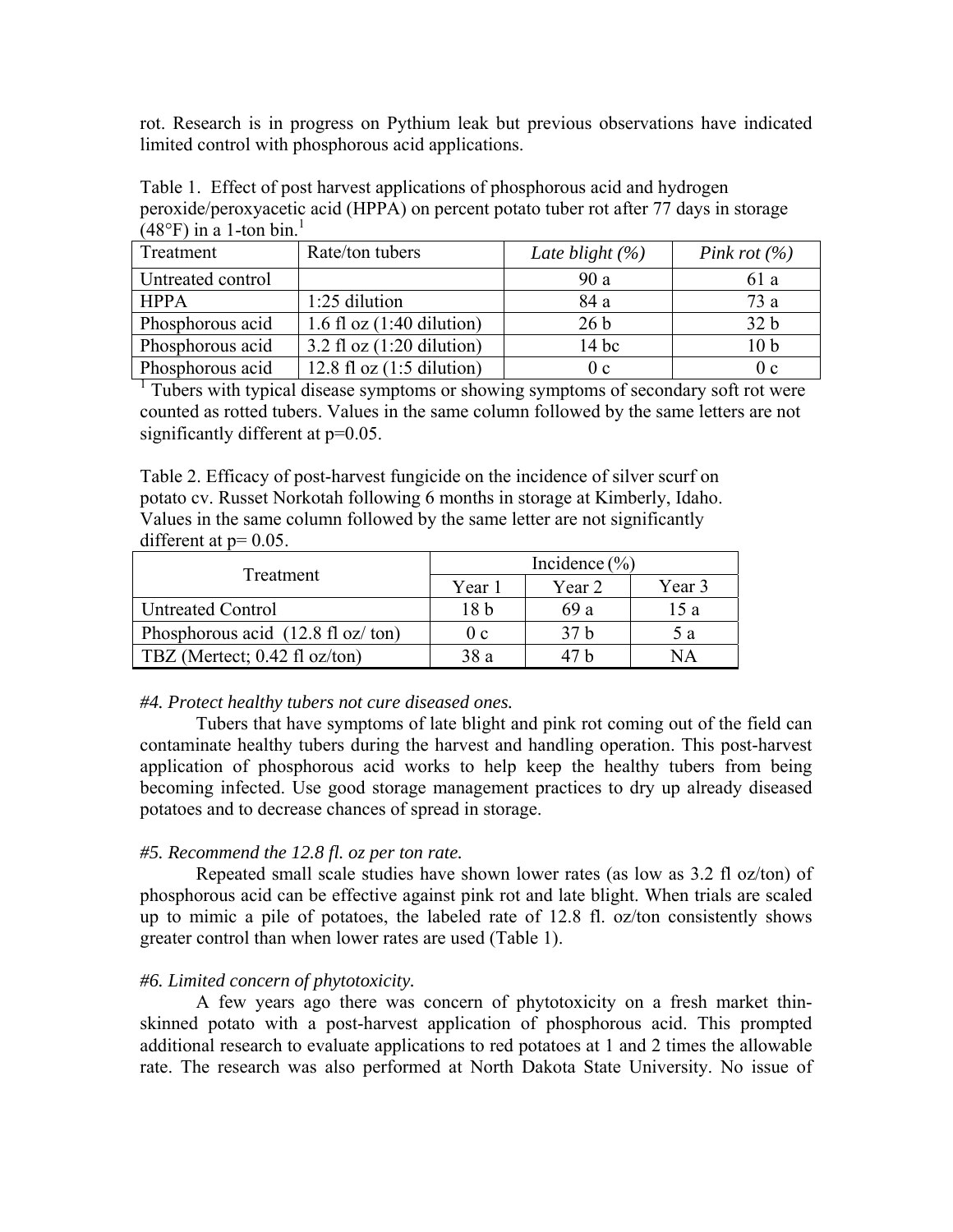phytotoxicity, change in skin appearance, or quality was observed. As with any postharvest spray application, adhere to all label recommendations when using this product.

#### *#7. Okay to apply to seed but not as seed treatment.*

 Research has indicated limited concerns with applying phosphorous acid as a spray treatment on seed going into storage. There were no changes in seed performance as indicated by similar stem number per plant, rate of emergence, yield and size profile between treated and non-treated seed tubers. Apply some caution to seed of extremely short dormancy varieties that may be sprouting at harvest. Research results strongly recommend to not apply phosphorous acid as a seed treatment. Issues of emergence and seed decay were noted.

#### *#8. Volume of application: 0.5 gal/ton of potatoes.*

Our research based information recommends no more than 0.5 gallon of aqueous product (phosphorous acid plus water) per ton of potatoes. That converts to less than half a cup (3.2 ounces) of liquid per hundredweight (cwt) or an increase in 4.25 ounces in weight for every hundred weight (cwt) of potatoes. In order to maximize the usefulness of phosphorous acid, careful application of the rate and volume applied is necessary. Applying less than 0.5 gal per ton of potatoes may result in incomplete coverage and applying greater than 0.5 gal per ton of potatoes may add too much free moisture to the surface of the potato. Stewardship of application may take more time and effort, but the consistency of disease control will be greater. An easy rule of thumb: if the potatoes are shiny or if water is dripping off, you are applying too much volume of solution. The potatoes should be just barely wet as an indicator for proper application (Figure 1).



Figure 1. Post-harvest spray application volumes of 0, 0.25, 0.5, 1.0, and 2.0 gallons/ton, respectively, from left to right. The desired volume of a spray application is 0.5 gal/ton of potatoes.

#### *#9. Method of application: on-line spray or in-storage application.*

A post-harvest application going into storage is the recommended method of application for several reasons. The primary reason is that inoculation of the late blight or pink rot pathogens from diseased potatoes to healthy ones occurs during harvest and handling. There is a finite amount of time from inoculation to time of post-harvest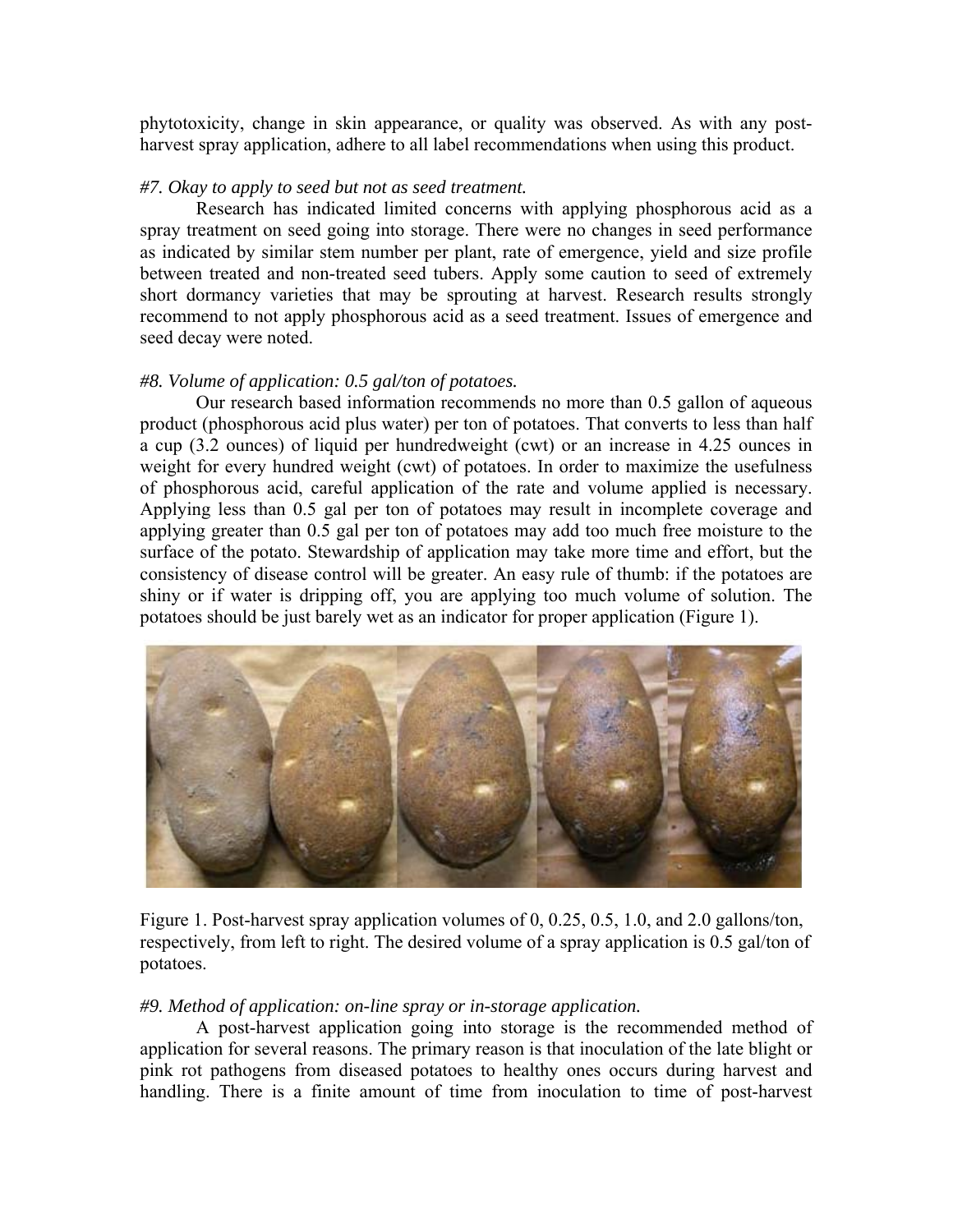treatment for that application to be effective. With general biocides, you have less than an hour to just a few minutes for an application to be effective (Table 3). In comparison, a post-harvest application of phosphorous acid showed excellent control for both pink rot and late blight even 6 hours after inoculation. These studies stress the importance in timing of inoculation and post-harvest application, may explain inconsistencies in conflicting testimonials, and the long-term or "reach back" potential and systemic properties of phosphorous acid. It also stresses the necessity to apply as quickly after an inoculation occurs which is as close to harvest as possible. Waiting several days for an instorage treatment would be too late to manage late blight and pink rot. Recent research has looked at the potential for in-storage phosphorous acid application via cold-aerosol or humidification systems for the suppression of silver scurf. Preliminary results have shown limited reduction although additional studies will continue.

Table 3. Effect of post-inoculation interval on post-harvest treatment for incidence of pink rot on Russet Burbank tubers.<sup>1</sup>

| Treatment               |   |     |                |     |              | Post inoculation interval (hours) |      |              |  |
|-------------------------|---|-----|----------------|-----|--------------|-----------------------------------|------|--------------|--|
| (rate/ton tubers)       |   |     |                |     |              |                                   |      |              |  |
| Untreated control       | a | 92. | $\overline{a}$ | 88. | -a           | 90<br>Я                           | 100. | $\mathbf{a}$ |  |
| HPPA $(1:50$ dilution)  | h | 85  | $\overline{a}$ |     | <sub>2</sub> | 98<br>- a                         | 95 a |              |  |
| Phosphorous acid (12.8) |   |     |                |     |              |                                   |      |              |  |
| f(1.0z)                 | C | (1) | - h            |     |              | 77 L                              |      |              |  |

<sup>1</sup>Values in the same column followed by the same letters are not significantly different at  $p=0.05$ .

*#10. No effects on processing quality.* 

Multiple studies have evaluated processing quality of potatoes treated with phosphorous acid and no effects, either negative or positive, have been seen (Table 4).

Table 4. Effect of phosphorous acid on Russet Burbank tuber processing quality after 158 days in storage. $<sup>1</sup>$ </sup>

| Parameter                                                                                                       | <b>Untreated Control</b> | Phosphorous acid (12.8)<br>fl. oz.) |
|-----------------------------------------------------------------------------------------------------------------|--------------------------|-------------------------------------|
| Glucose $%$ fwt)                                                                                                | 0.035 a                  | $0.033$ a                           |
| Sucrose $(\%$ fwt)                                                                                              | 0.103 a                  | $0.097$ a                           |
| Mean fry $\text{color}^2$                                                                                       | 48 O<br>a                | 50 Q<br>a                           |
| <sup>1</sup> Values in the same row followed by the same letter are not significantly different.                |                          |                                     |
| <sup>2</sup> USDA fry color rating $\#1 \ge 44$ , $\#2 < 44$ but $\ge 35$ , $\#3 = 35$ but $\ge 26$ reflectance |                          |                                     |

*And an additional point #11: Use of a complimentary foliar phosphorous acid program.* 

 Discussed below is the use of phosphorous acid in a foliar program and the incorporation of a post-harvest with a foliar program.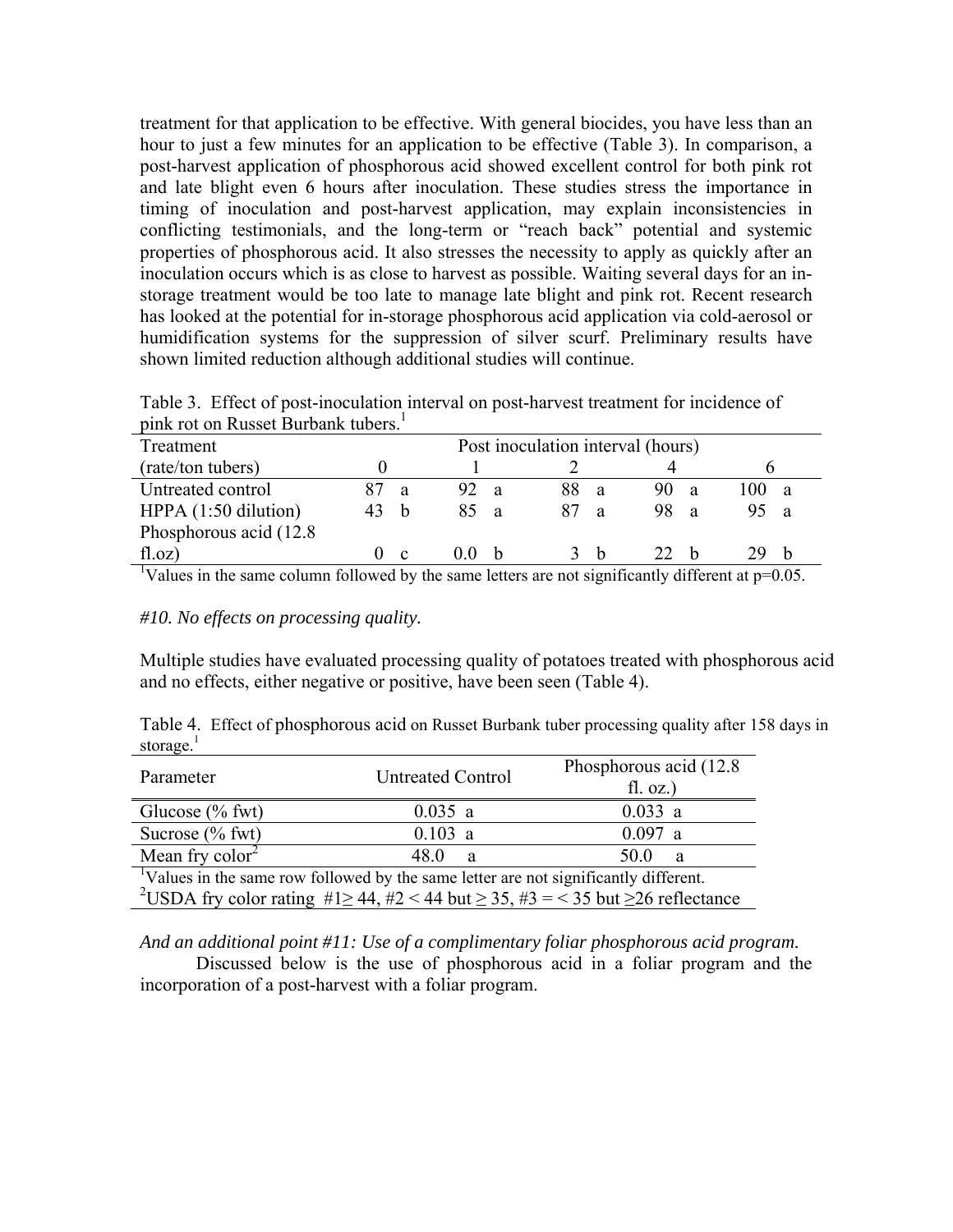## **PHOSPHOROUS ACID FOLIAR PROGRAM**

Foliar applications of phosphorous acid-based fungicides are effective in protecting tubers from pink rot and late blight. For both diseases applications should begin when the largest tubers are dime sized (described as late June in Table 5).

Table 5. Effect of foliar phosphorous acid (Phostrol) timings on tuber pink rot and late blight development when tubers are inoculated with the pathogen after harvest (Johnson et al.,  $2005$ ).<sup>1</sup>

|                                        | <b>Phostrol Rate</b> |                 |  |  |  |
|----------------------------------------|----------------------|-----------------|--|--|--|
| Timing                                 | $10 \text{ pt/a}$    | $8$ pt/a        |  |  |  |
| 1 Untreated check (no Phostrol)        | 60 a                 | 60 a            |  |  |  |
| 2 Late June, early July, late July     | 0 <sub>b</sub>       | 25 <sub>b</sub> |  |  |  |
| 3 Early July, late July, early August  | 5 <sub>b</sub>       | 20 <sub>b</sub> |  |  |  |
| 4 Late July, early August, late August | 15 <sub>h</sub>      | 15h             |  |  |  |

1 Values in the same column followed by the same letters are not significantly different at p=0.10.

# **LATE BLIGHT**

Late blight is best managed with foliar applications of fungicides during the growing season. Many different effective, relatively inexpensive fungicides are labeled for use in Idaho. Additionally, weather conditions during the growing season have not been favorable for the development and spread of the late blight pathogen in recent years.

Phosphorous acid fungicides are not effective in managing the foliar phase of late blight. As mentioned above, several other less-expensive fungicides can be used for late blight. As a result, it is not practical to apply phosphorous acid as a foliar application primarily to target late blight. But if phosphorous acid fungicides are being used to manage pink rot, then tubers will have some protection against late blight throughout the growing season and into storage. This is a good secondary benefit from using phosphorous acid in-season.

# **PINK ROT**

Pink rot was effectively controlled by metalaxyl/mefenoxam based fungicides (e.g. Ridomil Gold products, Ultra Flourish, MetaStar, etc) in Idaho until the late 1990's. At that time, resistance to metalaxyl/mefenoxam in pink rot pathogen population was found in eastern Idaho. In the last decade resistance has spread to most areas of Idaho. Phosphorous acid-based products are one of the few viable alternatives for effectively managing pink rot in these situations.

Managing pink rot requires an integrated approach, and relying on fungicides alone will not be successful. Certain varieties such as Premier Russet and Russet Norkotah are more susceptible to pink rot than Russet Burbank or Ranger Russet and require more intensive management. Additionally, fields with more intensive potato production (1-2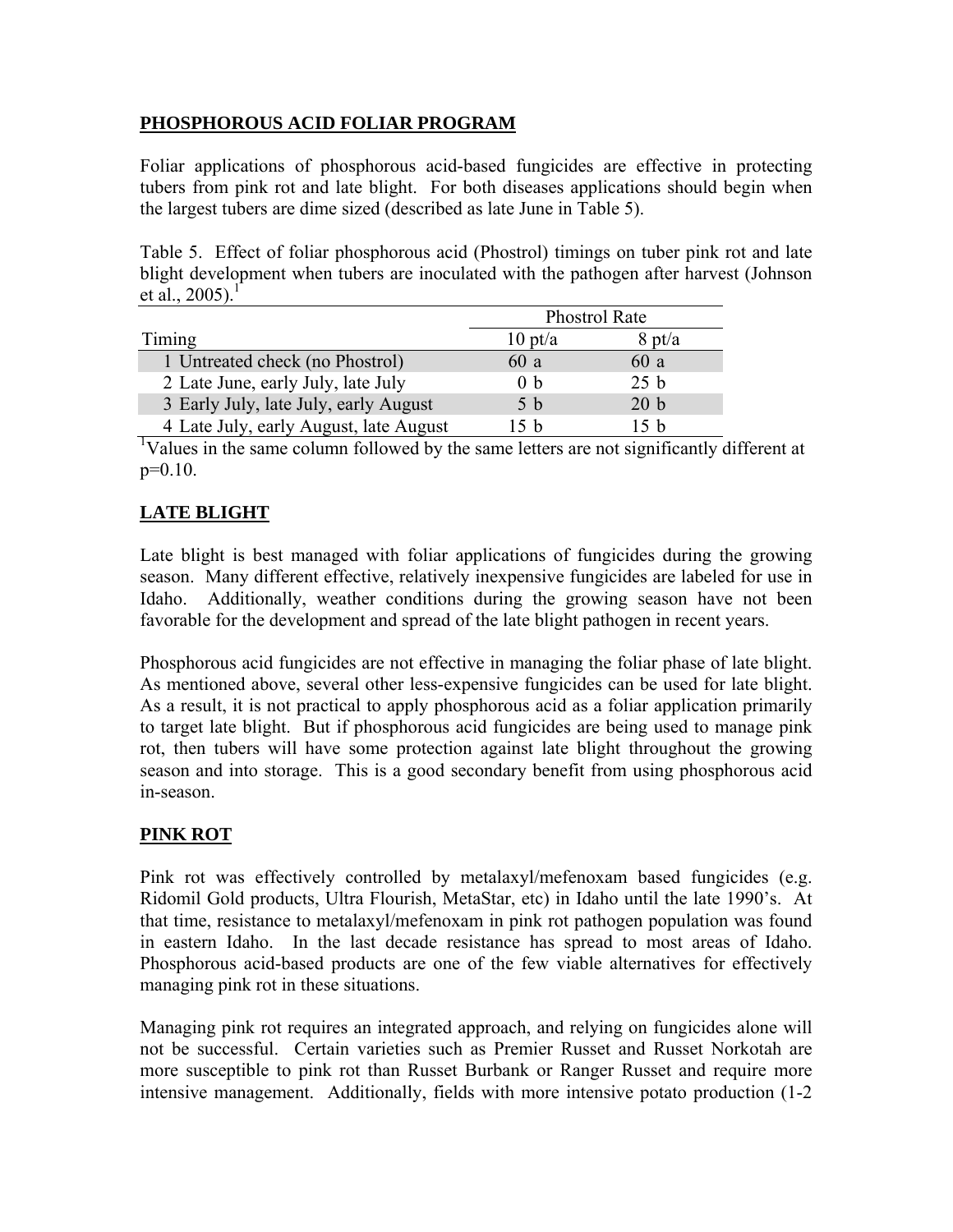years between potatoes) will have a higher disease pressure. Growers who are able to grow less susceptible varieties and plant in longer rotations (over 4 years) may not need to use fungicides for pink rot control.

A fungicide trial sponsored by the Idaho Potato Commission and other private chemical companies showed three applications of phosphorous acid (Resist 57 in this case) to be as effective as the metalaxyl (MetaStar) and mefenoxam (Ridomil Gold Bravo) programs (Table 6). The pathogen population in the field was mixed with about 30% of the isolates being resistant to metalaxyl/mefenoxam.

| .                                           |                          |                              |                              |              |       |  |  |  |
|---------------------------------------------|--------------------------|------------------------------|------------------------------|--------------|-------|--|--|--|
| Fungicide applications and timings          |                          |                              |                              |              |       |  |  |  |
| May $11$<br>In-furrow                       | May 25<br><b>Hilling</b> | June 23<br>Dime-size (DS)    | Pink Rot<br>Incidence        |              |       |  |  |  |
| 1. (No fungicides applied; untreated check) |                          |                              |                              |              |       |  |  |  |
| 2. Ranman                                   | Ranman                   | Phostrol                     | Phostrol                     |              | 8 a   |  |  |  |
| 3. Ridomil Gold                             |                          |                              |                              |              | 4 abc |  |  |  |
| 4.                                          |                          | Resist 57                    | Resist 57                    | Resist<br>57 | 3 bc  |  |  |  |
| 5.                                          |                          | MetaStar                     | MetaStar                     |              | 2c    |  |  |  |
| 6.                                          |                          | Ridomil Gold<br><b>Bravo</b> | Ridomil Gold<br><b>Bravo</b> |              | 3 bc  |  |  |  |
| 7.                                          | Ranman                   | Phostrol                     | Phostrol                     |              | 6 ab  |  |  |  |

Table 6. Effect of fungicides on pink rot of potato (cv. Western Russet, Minidoka, ID;  $2010$ <sup>1</sup>

<sup>1</sup>Values in the same column followed by the same letters are not significantly different at p=0.10. Products were applied at the full labeled rates at each application.

Growers who have used foliar applications of phosphorous acid in low water volumes (i.e. aerial applications) have occasionally observed phytotoxicity. The phytotoxicity appears as a crinkling of the leaves and has not been observed with chemigation applications. A research project sponsored by the Idaho Potato Commission evaluated three different phosphorous acid programs for efficacy in controlling pink rot. The goal was to apply 30 pints throughout the season using differing rates, timings, and numbers of applications. Applications were made at a spray volume representative of ground application (about 15 gallons/acre). The standard rate and timing (10 pt applied three times, beginning when the largest tubers are dime-size) was the most effective, but applying 5 pt six times with a 7 day application interval was equally effective. Applying 5 pt on a 14-day interval was also reduced pink rot, but was not as effective as the standard rate and timing (Table 7). Phytotoxicity was not observed in this trial.

Table 7. Effect of different phosphorous acid programs on natural pink rot incidence in